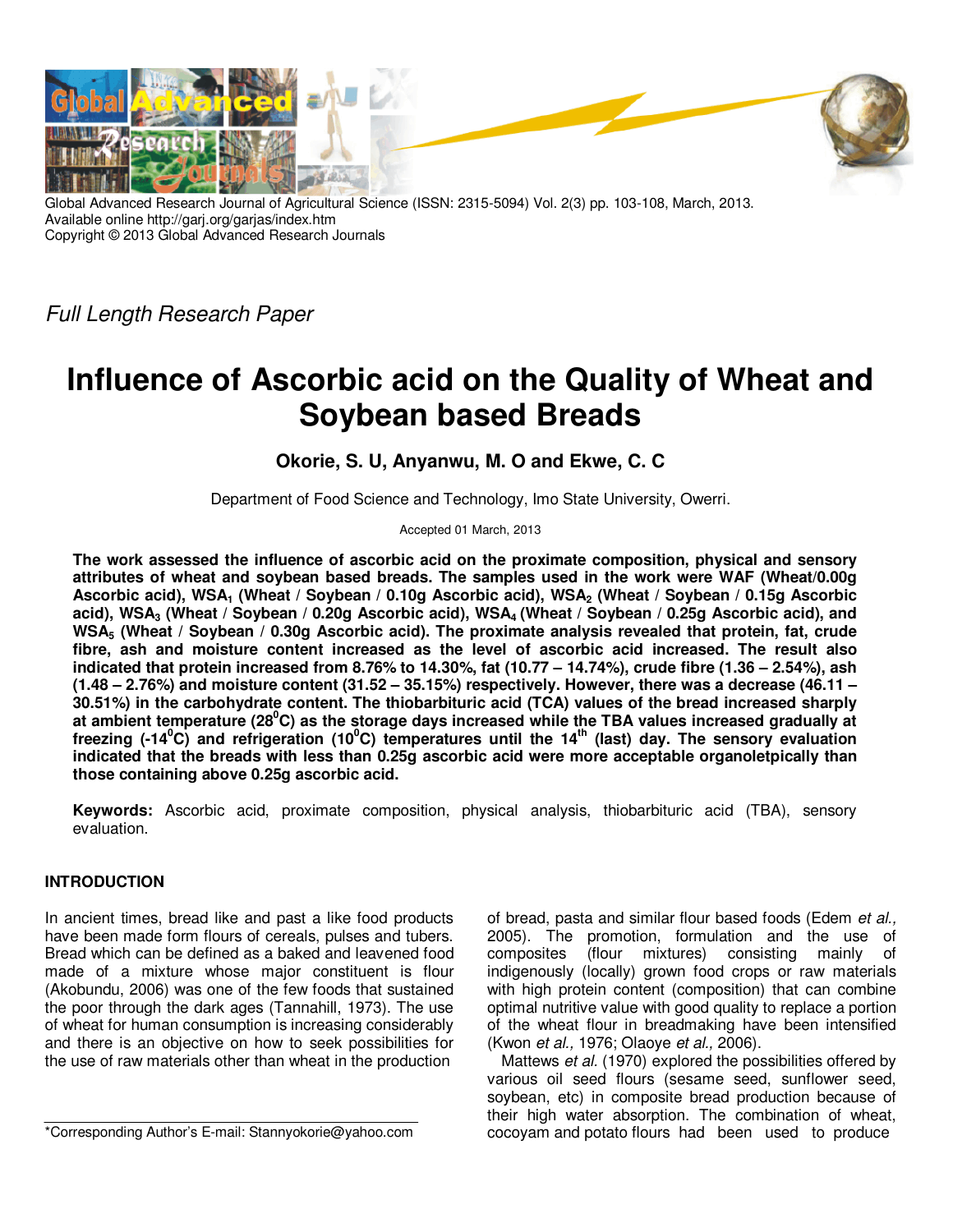composite bread of high loaf volume (Okorie, *et al.,* 2002). More recently, chemical additives are used as improvers in breadmaking. Researchers have introduced the use of ascorbic acid as a replacement for potassium bromate (Okaka, 2005). Ascorbic acid is one of the naturally occurring reducing substances and an effective dough developer that speeds up mixing time and reduces fermentation time when added to dough during breadmaking (Deha *et al.,* 1986).

However, this work was aimed at ascertaining the influence of ascorbic acid on the quality of wheat and soybean based breads.

#### **MATERIALS AND METHODS**

#### **Material collection**

Wheat flour (Golden penny brand), fat, sugar, Salt and instant yeast (Baker's Yeast) were purchased at Owerri main market (Ekonuwa), Imo State. Soybean was obtained at Imo State Polytechnic, Umuagwo. Ascorbic acid was purchased at Kentin laboratory, Owerri, Imo State.

## **Processing of soybean into soybean flour**

The method according to IITA (1990) was adopted, a method that ensured an effective removal of most antinutrients. The soybeans were sorted, washed, soaked in water (1:3 volume) for about 2hrs. The soaked seeds were strained and boiled for 25mins to blanch the seeds. The seeds were dried in a hot oven (Gallenkamp), crushed and winnowed manually to remove the chaff. The seeds were milled into flour using an attrition mill and finally sundried using a solar drier. The dried flour was sieved (60mm mesh size) to separate the coarse particles from the fine soy flour. The flour was packaged in an air-tight polyethylene bag.

## **Wheat-soybean composite bread production**

The straight dough method and the recipe for the wheat soybean composite bread production as described by Oti and Aniedu (2006) was used. Six (6) sample formulations were prepared and baked. The quantities of wheat flour, soybean flour, sugar, salt, margarine, instant yeast and water remained constant while the ascorbic acid levels varied (Table 1). All the ingredients were measured into a clean mixing aluminum bowl and mixed thoroughly. The fat was rubbed in, water was added, then it was further mixed until a consistent dough formed. This dough was kneaded, moulded into a loaf and placed in a loaf pan which had been greased with fat. The dough was left to proof until it doubled it's size and then finally baked in an oven at  $230^{\circ}$ C

for about 45mins (or until the crust was golden yellow). After baking, the loaf was removed from the pan, placed on a table to cool and then packaged in a polyethylene bag.

### **Physico-chemical analysis**

The crude protein, fat, crude fibre, ash and moisture content were determined by the method described by AOAC (2000) and James (1995) while the carbohydrate content was by the difference method. Thiobarbituric acid (TBA) was determined by the method of Pearson (1976). The bread (loaf) and specific volumes were determined according to the method of Onwuka (2005).

#### **Statistical analysis**

The data obtained in this work was statistically analyzed using the Analysis of Variance (ANOVA). The means were separated using Fisher's Least Significance Difference (LSD) (Steele and Torrie, 1996).

## **RESULTS AND DISCUSSION**

### **Proximate composition**

The results of the proximate composition (Table 2) indicated that the protein content, crude fibre, ash, fat and moisture content increased significantly (P<0.05) except the carbohydrate content. The values obtained were crude protein  $(8.76 \pm 0.03 - 14.30\% \pm 0.02)$ , crude fibre  $(1.36\pm0.01 - 2.54\% \pm 0.04)$ , ash  $(1.48 \pm 0.01 - 2.76\% \pm 0.01)$ 0.06), fat (10.77  $\pm$  0.04 – 14.74%  $\pm$  0.02) and moisture content  $(31.52 \pm 0.02 - 35.15\% \pm 0.03)$  for WAF to WSA<sub>5</sub> respectively. The increase in protein content could be as a result of the significant quantity of protein contributed by soybeans when added to the wheat (Olaoye *et al.,* 2006). However, carbohydrate content decreased from 46.11±0.06 to 30.51% ± 0.13. The decrease in carbohydrate content was as a result of the addition of soybean flour and reduction of wheat flour in the composite bread.

There were significant differences (P<0.05) between  $WSA<sub>5</sub>$  and WAF, WSA<sub>1</sub>, WSA<sub>2</sub>, WSA<sub>3</sub> and WSA<sub>4</sub> in protein, moisture, ash and fat contents, while there were no significant differences (P>0.05) between  $WSA_4$  and  $WSA_5$ and also between  $WSA<sub>2</sub>$  and  $WSA<sub>3</sub>$  in crude fibre content. Sample  $WSA_1$  and  $WSA_2$  compared well (P>0.05) in carbohydrate content. The result further indicated that there was significant difference (P<0.05) between WAF and other bread samples but no significant differences (P>0.05) existed between  $WSA_1$  and  $WSA_2$  in ash and fat contents.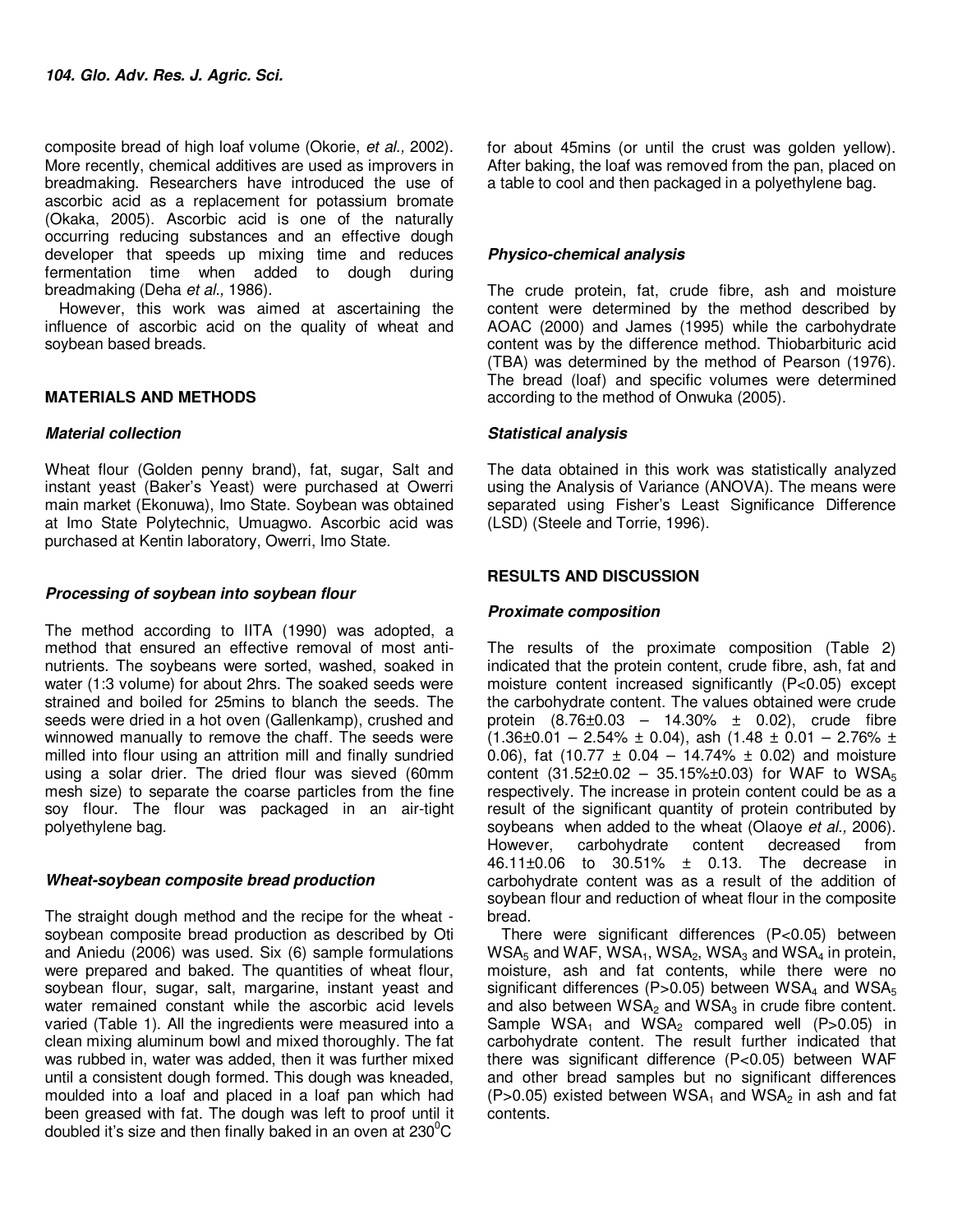| <b>Ingredients</b>  | <b>WAF</b>               | WSA <sub>1</sub>  | WSA <sub>2</sub> | WSA <sub>3</sub> | WSA <sub>4</sub> | WSA <sub>5</sub>  |
|---------------------|--------------------------|-------------------|------------------|------------------|------------------|-------------------|
| Wheat flour( $q$ )  | 500                      | 450               | 450              | 450              | 450              | 450               |
| Soybean flour (g)   | $\overline{\phantom{0}}$ | 50                | 50               | 50               | 50               | 50                |
| Sugar (g)           | 50                       | 50                | 50               | 50               | 50               | 50                |
| Salt $(g)$          | 1tp                      | 1tp               | 1tp              | 1tp              | 1tp              | 1tp               |
| Ascorbic acid (g)   | 0.0                      | 0.10 <sub>g</sub> | 0.15q            | 0.20q            | 0.25q            | 3.00 <sub>g</sub> |
| Instant yeast $(q)$ | 20                       | 20                | 20               | 20               | 20               | 20                |
| Margarine (g)       | 50                       | 50                | 50               | 50               | 50               | 50                |
| Water (ml)          | 275                      | 275               | 275              | 275              | 275              | 275               |

 **Table 1.** The recipe for wheat and soybean composite bread production with varied ascorbic acid levels.

 $1tp = one$  teaspoon  $(0.00g)$ 

WAF = 100% Wheat flour/Ascorbic acid

 $WSA_1 = Wheat/Soybean/0.10g Ascorbic acid$ 

 $WSA<sub>2</sub>$  = Wheat/Soybean/0.15g Ascorbic acid

 $WSA<sub>3</sub>$  = Wheat/Soybean/0.20g Ascorbic acid

WSA4 = Wheat/Soybean/0.25g Ascorbic acid

 $WSA_5 = Wheat/Soybean/0.30g Ascorbic acid$ 

 **Table 2.** Mean values for the proximate composition of wheat and soybean based breads

| <b>Ingredients</b> | WAF                          | WSA <sub>1</sub>               | <b>WSA</b>                    | WSA <sub>3</sub>         | WSA <sub>4</sub>         | WSA <sub>5</sub>         |
|--------------------|------------------------------|--------------------------------|-------------------------------|--------------------------|--------------------------|--------------------------|
| Carbohydrate       | $46.11 \pm 0.06^a$           | $41.46 \pm 0.05^{\circ}$       | $40.47 + 0.40^{\circ}$        | $37.10 + 0.80^{\circ}$   | $33.86 + 0.14^{\circ}$   | $30.51 \pm 0.13^\circ$   |
| Protein            | $8.76 \pm 0.03$ <sup>r</sup> | $11.40 + 0.02^e$               | $11.62 + 0.03^{\circ}$        | $12.51 \pm 0.05^{\circ}$ | $12.87 \pm 0.01^{\circ}$ | $14.30 + 0.02^a$         |
| Moisture           | $31.52 + 0.02^e$             | $31.79 \pm 0.03$ <sup>de</sup> | $32.48 \pm 0.04^\mathrm{cd}$  | $32.63 + 0.05^{\circ}$   | $33.66 + 0.05^{\circ}$   | $35.15 \pm 0.03^a$       |
| Ash                | 1.48±0.01 $^{\circ}$         | $1.63 + 0.04^c$                | $1.67 \pm 0.03^c$             | $2.69 + 0.08^b$          | $2.74 + 0.02^{ab}$       | $2.76 \pm 0.06^a$        |
| Crude fibre        | $1.36 \pm 0.01^{\circ}$      | $1.41 \pm 0.03$ <sup>bc</sup>  | $1.45 \pm 0.01^{\circ}$       | $1.46 + 0.03^{b}$        | $2.50+0.02^a$            | $2.54 \pm 0.04^\text{a}$ |
| Fat                | $10.77 + 0.04^e$             | 12 31+0 $02^d$                 | $12.34 \pm 0.01$ <sup>d</sup> | 13 61+0 $0.5^{\circ}$    | $14.36 + 0.03^{b}$       | $14.74 + 0.02^a$         |

Mean Values ± standard deviations in the same column with the same superscript are not significantly different (P<0.05)



**Figure 1.** Changes in thiobarbituric acid (TBA) of bread from wheat soybean composite flour with varied ascorbic acid levels stored at ambient temperature  $(28^{\circ}C)$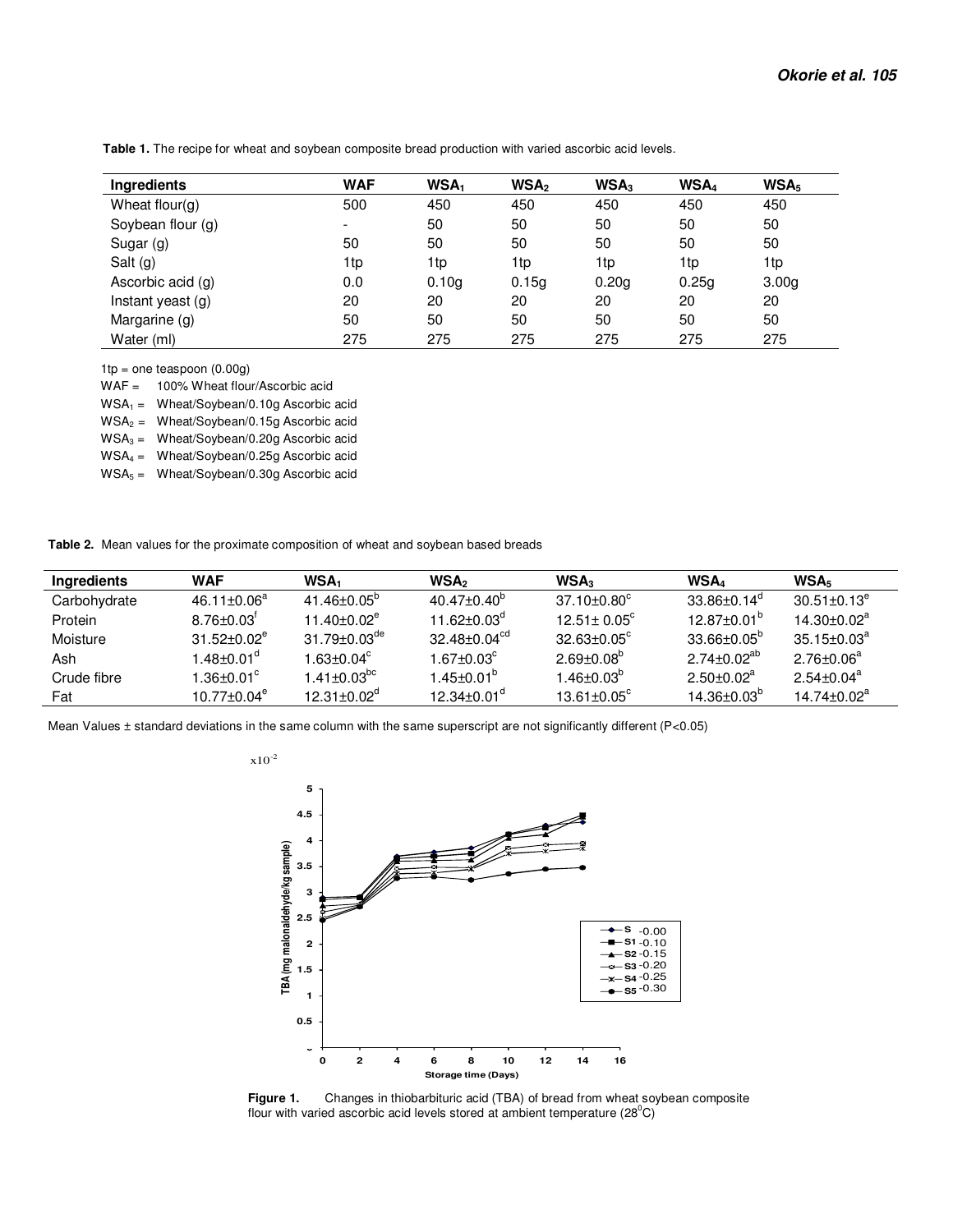

**Figure 2.** Changes in thiobarbituric acid (TBA) of bread from wheat soybean composite flour with varied ascorbic acid levels stored at freezing temperature  $(-14^{\circ}C)$ .



**Figure 3.** Changes in thiobarbituric acid (TBA) of bread from wheat soybean composite flour with varied ascorbic acid levels stored at Refrigeration temperature (10 $^0$ C).

#### **Thiobarbituric acid (TBA)**

The TBA values obtained in the analysis indicated that there were increases in TBA values as the ascorbic acid level increased at ambient temperature  $(28^{\circ}C)$  from the first day to the  $4<sup>th</sup>$  day and then increased sharply until the 14<sup>th</sup> (last) day of storage (Figure. 1).

The same pattern of increases (although slowly) in TBA values from the first day to the  $4<sup>th</sup>$  day of storage was

observed in the refrigeration (10<sup>o</sup>C) and freezing (-14<sup>o</sup>C) storages. As the storage days increased, the TBA values almost remained constant in their increases (Figures. 2 and 3).

The sharp increase in TBA values as the ascorbic acid increased indicated increased lipid peroxidation in the bread products during storage at ambient temperature while at refrigeration and freezing storages, the slow increases were as a result of reduced lipid peroxidation.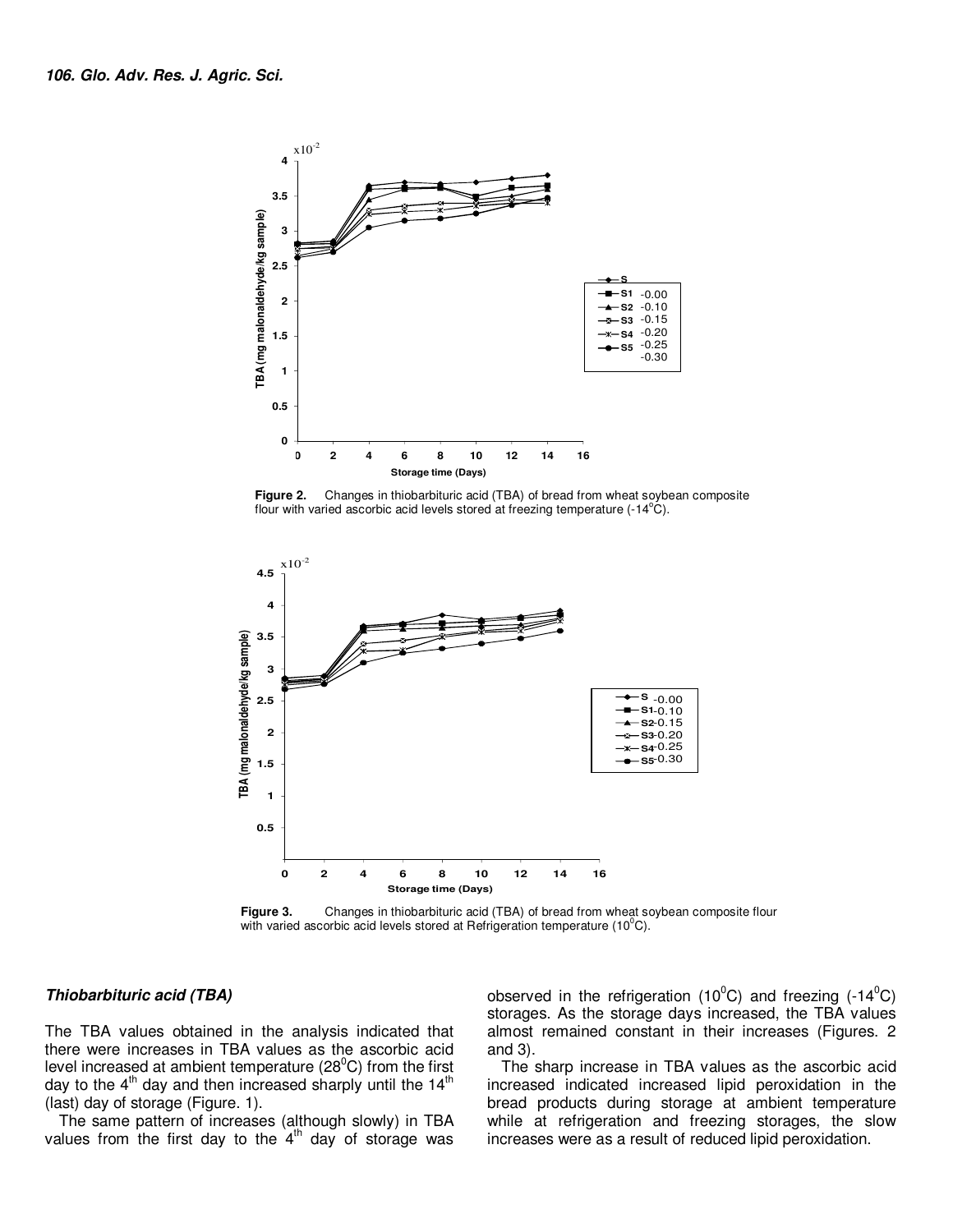

 **Figure 4.** Changes in the volume of bread from wheat soybean composite flour with varied ascorbic acid levels.

WSA<sub>5</sub> showed the least increase in TBA value at the three different temperatures.

#### **Physical properties**

The bread (loaf) volume of  $WSA_5$  which had the highest level (0.30g) of ascorbic acid was the highest (329.85ml) on the first day of storage. The volumes of the bread (loaf) samples decreased sharply as the storage days increased but  $WSA<sub>2</sub>$  indicated a sharp decrease in volume as the storage days increased to 16 days (Figure. 4). It was to be noted that the bread (loaf) volumes were quite high on the first day of storage but only decreased as the storage days increased. High bread (loaf) volume of composite bread using potato peels, potato flour and mashed potatoes (Burton, 1989) and potato, cocoyam and wheat flours (Okorie *et al.,* 2002) respectively at different substitutions had been reported.

These increases in bread volumes were due to the effect of ascorbic acid which assisted the yeast to produce amylolytic enzymes that broke down simple sugars to produce more fermentable substrates for the increased rate of fermentation. Poor bread volumes of  $WSA<sub>2</sub>$  (307.90, 307.00 and 305.15ml) on the 12, 14 and  $16^{th}$  days of storage and WSA<sub>4</sub> (309.42ml) on the 16<sup>th</sup> day may be due to poor gas retention, an indication of the low extensible nature of the gluten content.

The result also showed that the specific volume of the breads decreased gradually with increase in ascorbic acid level as the storage days increased (Figure. 5). However, WSA<sub>5</sub> with the highest (0.30g) ascorbic acid level had the highest (4.22ml/g) specific volume.

#### **Sensory evaluation**

There were significant differences (P<0.05) in appearance, flavour/aroma, taste, crumb texture and overall flavour/aroma, taste, crumb texture and overall acceptability between WAF and other bread samples except in crust colour where WAF,  $WSA_1$ ,  $WSA_2$  and  $WSA_3$ compared well (P>0.05). Also,  $WSA<sub>4</sub>$  and  $WSA<sub>5</sub>$  showed no significant difference (P>0.05) in crust colour (Table 3). The same pattern of no significant difference (P>0.05) was observed between  $WSA_1$ , WSA<sub>2</sub>, WSA<sub>3</sub>, WSA<sub>4</sub> and WSA<sub>5</sub> in flavour/aroma, taste and crumb texture on one hand and between  $WSA_1$ ,  $WSA_2$ ,  $WSA_3$  and  $WSA_4$  in appearance and overall acceptability on the other hand.

#### **CONCLUSION**

This work had shown that acceptable bread can be produced using wheat and soybean flours at different substitutions and treating the composite flour with different levels of ascorbic acid. The proximate composition of the